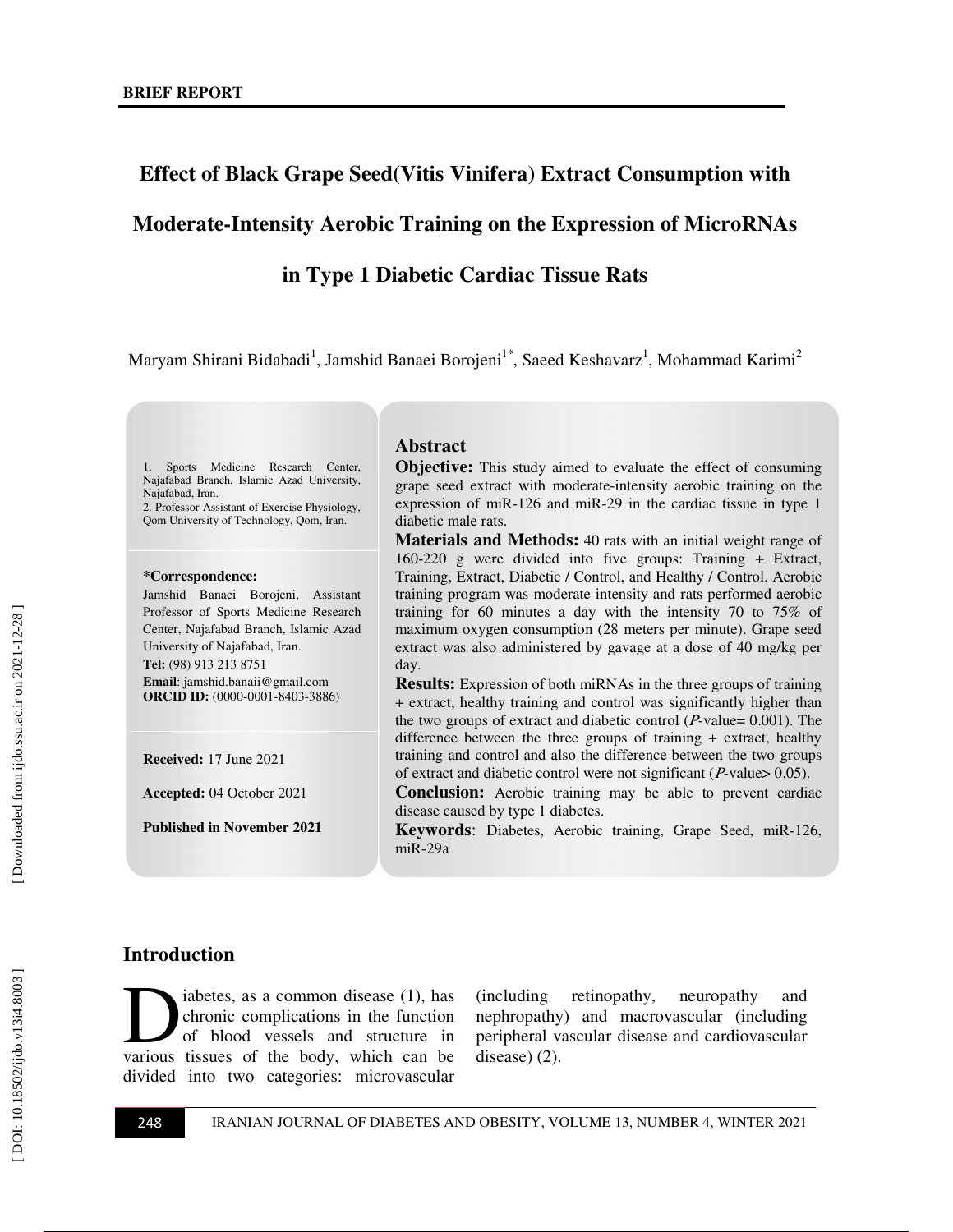To date, more than 1000 microRNAs have been identified in the human genome that play a key role in skeletal muscle function and regulating cardiovascular (3). miR-126 is a special microRNA known as AngiomiR and is expressed only in endothelial cells. miR-126 plays the most important and best role in vascular integrity and controlling angiogenesis (4). It directly suppresses the two negative regulators of the VEGF pathway (5). On the other hand, recent studies have focused on the miR-29 family and its associated cardiovascular and renal impairment (6). The miR-29 family in humans includes miR-29b, miR-29c, and miR-29a. The miR-29 family targets at least 16 genes involved in the extracellular matrix of the heart and is the best regulator of extracellular matrix synthesis (7). Given the positive effect of physical activity, it seems that research on cellular and molecular functions resulting from training can lead to the use of physical activity as a targeted treatment without complications in the future. If training is combined with nutritional interventions, it will undoubtedly have more effects, and in this regard, in recent years, much attention has been paid to herbs. Among these, black grape seed extract is one of the supplements that has flavonoid compounds, has very high antioxidant effects (8). The biological properties of polyphenols include antioxidant, anti-cancer and anti-inflammatory effects (9). Most studies have shown strong biological effects of this supplement in reducing the amount of cardiac risk factors caused by some diseases such as diabetes (10). However, it is better to focus studies on the underlying mechanisms of cardiac function in diabetic patients through various interventions, including training and nutrition, in which miR-126 plays an important role in angiogenesis and vascular integration and decreases in diabetic patients. On the other hand, miR-29 plays an important role in the response of cardiac hypertrophy to training. But, the effect of grape seed extract on genes related to angiogenesis and cardiac hypertrophy in

The aim of this study was to evaluate the effect of consuming grape seed extract with moderate-intensity aerobic training on the expression of miR-126 and miR-29 genes in the cardiac tissue in type 1 diabetic male rats.

# **Materials and Methods**

This project is an experimental study that was performed with a post-test design with a control group. The statistical population of this study was adult male Wistar rats from the laboratory animal center of Shiraz University of Medical Sciences with an initial weight range of 160-220 g. The sample size was 40 rats, which was selected based on related articles. After selection, 1- Diabetic / training + Extract, 2- Diabetic / training, 3- Diabetic / Extract, 4- Diabetic / Control and 5- Healthy / Control (8 heads per group). Induction of type diabetes with a single intraperitoneal injection of streptozotocin (STZ) solution prepared from Sigma-Aldrich, Germany, dissolved in citrate buffer (pH= 4.5 and concentration of 0.1 M) at a rate of 55 mg performed per kilogram of animal body weight. 14 days after STZ injection, blood glucose concentrations were measured in blood samples collected from animal tails using a glucometer (manufactured by Medisign, South Korea). The criterion for being diabetic was fasting blood glucose concentration higher than 250 mg/dl (11). Glucose oxidase method was used to measure glucose. For the control group, in order to equalize the effect of injection, 0.1 M citrate buffer with the same volume was injected intraperitoneally (11). All mice were kept in controlled environmental conditions with an average temperature of  $22\pm3$  °C, light cycle to dark 12:12 hours and with free access to water and food for rats (prepared in the form of pellets from Behparvar Iran Company).

The stage of familiarity and aerobic training was such that in the stage of familiarity with the treadmill (the first week) the rats walked for 15 minutes on a 10-channel treadmill for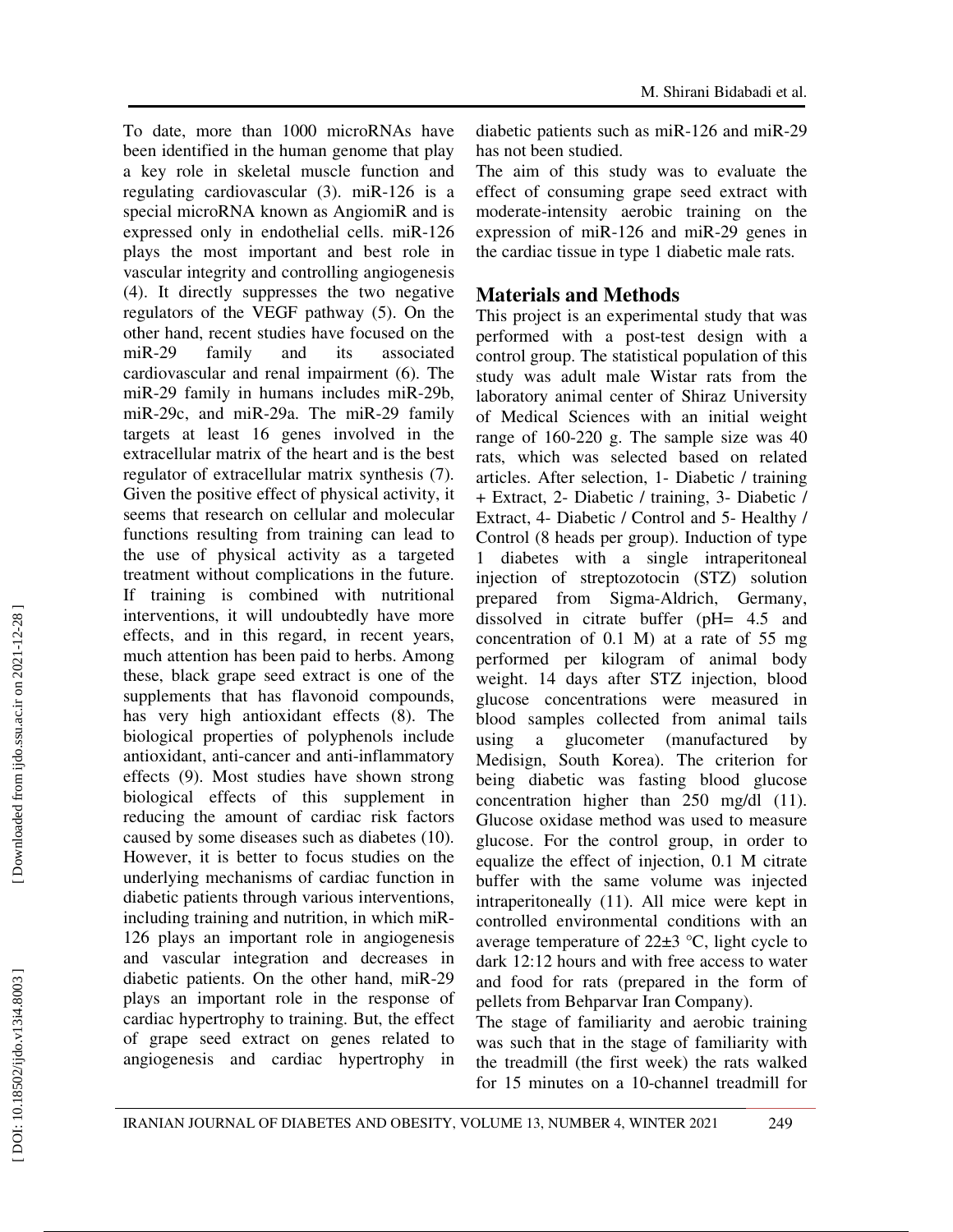rodents for 15 consecutive days at a speed of 10 meters per minute with a zero degree slope. Training started between 7 and 11 in the morning every day. During the second and third weeks, the treadmill speed and duration of training gradually increased. The rats performed aerobic training for 60 minutes a day at an average speed of 28 meters per minute (intensity equivalent to 70 to 75% of maximum oxygen consumption and training volume of 8.4 km per week). At the end of the training program, in order to perform cooling, the speed of the device was reduced inversely until the speed of the device reached zero. This procedure continued until the end of the eighth week of training (12).

Grapes used by the family of Vitis vinifera, genus amplidase, Genus Vitis, subgenus uveitis, and Iranian grape species were selected and approved by the cultivation and development group of the Tehran Institute of medicinal Plants. After purchasing red grapes, the seeds were separated from red grape pulp manually. The seeds were then washed in the open air and dried in direct sunlight at 50 ° C for 30 minutes. The dried grains were crushed and ground to the stage of powder formation. Separation of grain fat was done by soxhlet method using hexane solvent. In this method, first 500 mg of grape seed powder was poured into filter paper and placed in a Soxhlet apparatus and the suction operation was performed on 500 ml of hexane solvent for one hour. The hexane extract prepared with a rotary apparatus was concentrated at 50 °C and then dried in an arc at the same temperature. The resulting powder was processed by Soxhlet method using methanol solvent twice and filtered through filter paper. Finally, the methanol solution containing the extract was dried in a vacuum at 40 °C by an evaporator to separate the extract from the methanol solvent. After evaporation of methanol, the pure extract remained in a container which, after collection, was kept away from light and moisture (13). Grape seed extract was consumed by gavage at a dose of 40 mg/kg per day.

All groups 48 hours after the last training session in the same condition and the fasting state of animals by intraperitoneal injection of ketamine (30-50 mg/kg body weight) and xylazine (3-5 mg/kg body weight) fainted and the chest was dissected and heart tissue was collected, gene analysis was performed, and body weight, heart, and left ventricle were measured.

Expression of miR-126 was assessed by qRT– PCR. Triplicate assays were performed for each RNA sample. MicroRNA was extracted from the heart tissue using the miRCURYTM RNA Isolation Kit (Exiqon, Denmark) according to the manufacturer's protocol. The procedure was performed based on spin column using a proprietary resin as a separation matrix for RNA from other cell components. RNA content and purity were measured at a wavelength of 260–280 nm using Nanodrop 1000 spectrophotometer (Thermo scientific, Wilmington DE 19810 USA). cDNA synthesis was done according to LNA universal RT miRNA PCR kit (Exiqon, Denmark). Briefly, total RNA containing microRNA was polyadenylated and cDNA was synthesized using a poly (T) primer with a 3' degenerate anchor and a 5' universal tag. Syber Green qPCR Mix purchased from Exiqon (denmark) and used for real time PCR. Real time PCR was done using Rotor-Gene 6000 Corbett. The 2-(∆∆Ct) method was used to determine relative quantitative levels of miR-126. The results were expressed as the fold-difference to the control group. Mir-1 was used as the endogenous control miRNA.

 Gen all kit with Cat # 3505151 was used to extract mRNA and Exigon kit with Cat # 253351 was used to extract micro RNA. Mir-29 and U6 as internal control gene expression levels were determined using a device (Light Cycler 96) and determined with Cyber Green I color. A standard curve gradient was used to evaluate the efficiency of each gene. In the next step, to analyze the data, first the ct delta gene in each sample was calculated by differentiating the corresponding ct gene and ct U6 gene as the reference gene. Gene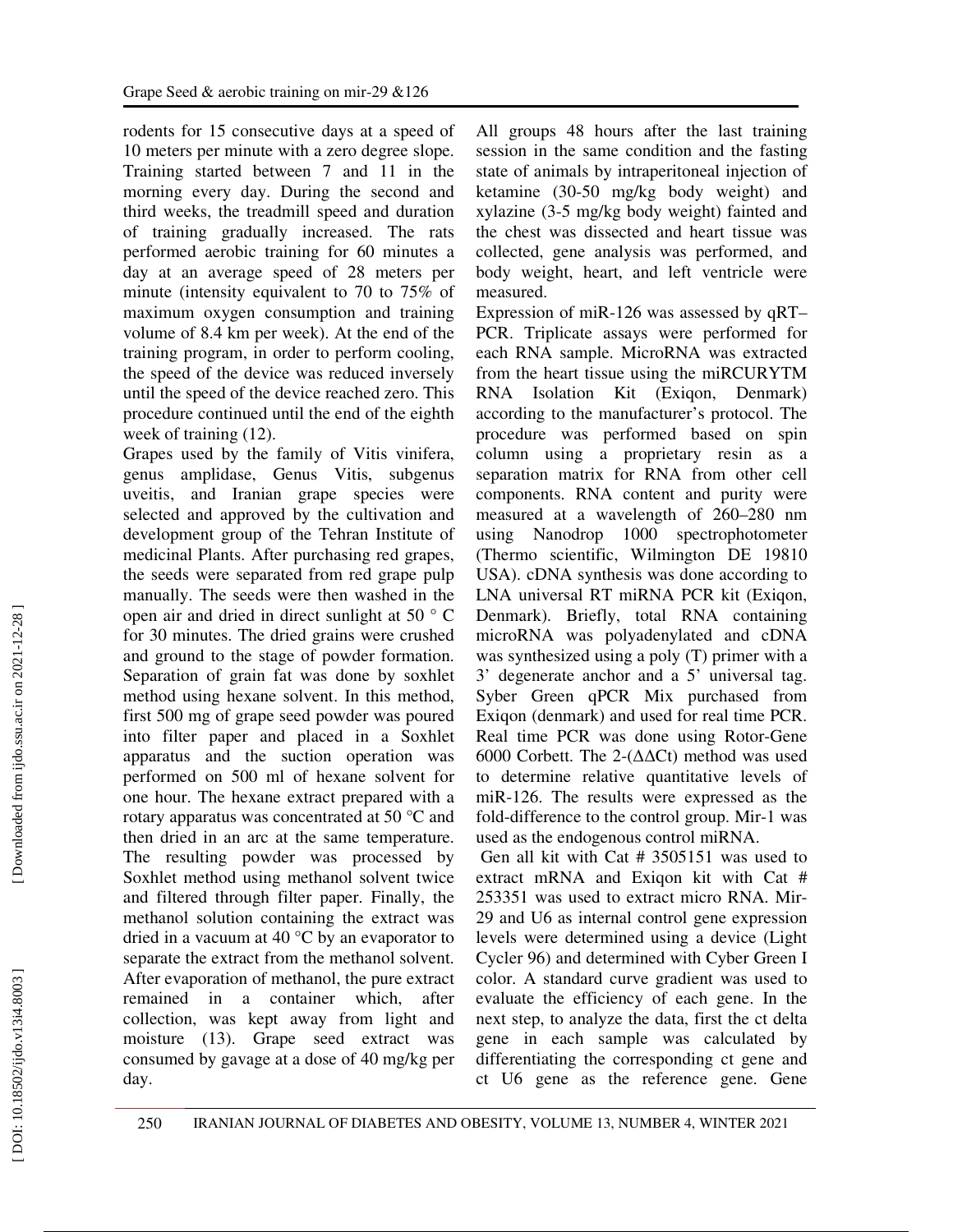expression at baseline relative to reference genes was calculated by ferrule 2-  $\triangle$   $\triangle$ CT. Then the final results of expression of each gene (expression rtio) were analyzed by software.

 $\rm Ct_{Target\,Gene(Tumor)}\!\!- C$ t Housekeeping Gene(Tumor)=  $\Delta \rm CT$  $\Delta CT$  (Margin)=  $\rm Ct_{Target}$  Gene (Margun)  $\rm Ct_{\rm Housekeeping}$ Gene (margin)  $2^{-\Delta \Delta CT}$  = expression ratio

To measure the desired parameters, first the cardiac tissue was pulverized using nitrogen liquid and then 0.1 g (100 mg) of the powder made was homogenized with 1 ml buffer (PBS). The extracted solution was then centrifuged for 15 minutes at 5000 rpm and its supernatant was used to measure the desired parameters. The expression of miRNAs was assessed by real-time PCR.

One-way analysis of variance was used to compare the groups in the studied variables and Bonferroni post hoc test was used to perform additional tests. Significance level was considered  $P$ -value <  $0.05$  and SPSS software version 19 was used for statistical analysis.

## **Ethical considerations**

This study with the identification code 15021423971006 was reviewed and approved by the Ethics Committee in Biomedical Research of Islamic Azad University, Najafabad Branch.

## **Results**

There was a significant difference between miR-126 expression in the five groups ( *P* value= 0.001). This was the difference between the groups of training + extract, training and healthy control with the two groups of extract and diabetic control ( *P* value< 0.05). There was no significant difference between miR-126 expression in the three groups of training + extract, training and healthy control (*P*-value> 0.05). Also, there was no significant difference in miR-126 expression between the two groups of extract and diabetic control  $(P$ -value>  $0.05)$ . There was a significant difference between miR-29a

expression in the five groups ( *P*-value= 0.001). This was the difference between the groups of training + extract, training and healthy control with the two groups of extract and diabetic control ( $P$ -value < 0.05). There was no significant difference between of miR-29a expression in the three groups of training + extract, training and healthy control ( *P* value> 0.05). Also, there was no significant difference in miR-29a expression between the two groups of extract and diabetic control ( *P* value $> 0.05$ ).

## **Discussion**

Based on the findings of the present study, the expression of miR-126 and miR-29a genes increased significantly in the aerobic training + grape seed extract and aerobic training groups, but no significant change was observed in the grape seed extract group. In fact, eight weeks of moderate-intensity aerobic training significantly increased the expression of miR-126 and miR-29a genes. However, consumption of grape seed extract did not have a significant effect in this regard and adding it to training did not increase the effect of training. Yang liu et al. (2014) in their study concluded that urinary miR-126 was significantly higher in patients with type 2 diabetes mellitus with diabetic nephropathy. The researchers also found that medication and training reduced urinary miR-126 in patients with type 2 diabetes and with diabetic nephropathy. Therefore, these researchers stated that miR-126 is stable in urine and can be used as an indicator of diabetic nephropathy as well as a marker of therapeutic response (14). One possible reason for this discrepancy could be the presence of diabetic nephropathy in addition to type 2 diabetes. The second reason for the discrepancy between the findings of Yang et al and the present study can be related to the type of sampling. Also, in confirmation of the present findings, Nekouei et al. (2016) observed a significant increase in miR-29a expression in the hearts of healthy rats following training (15).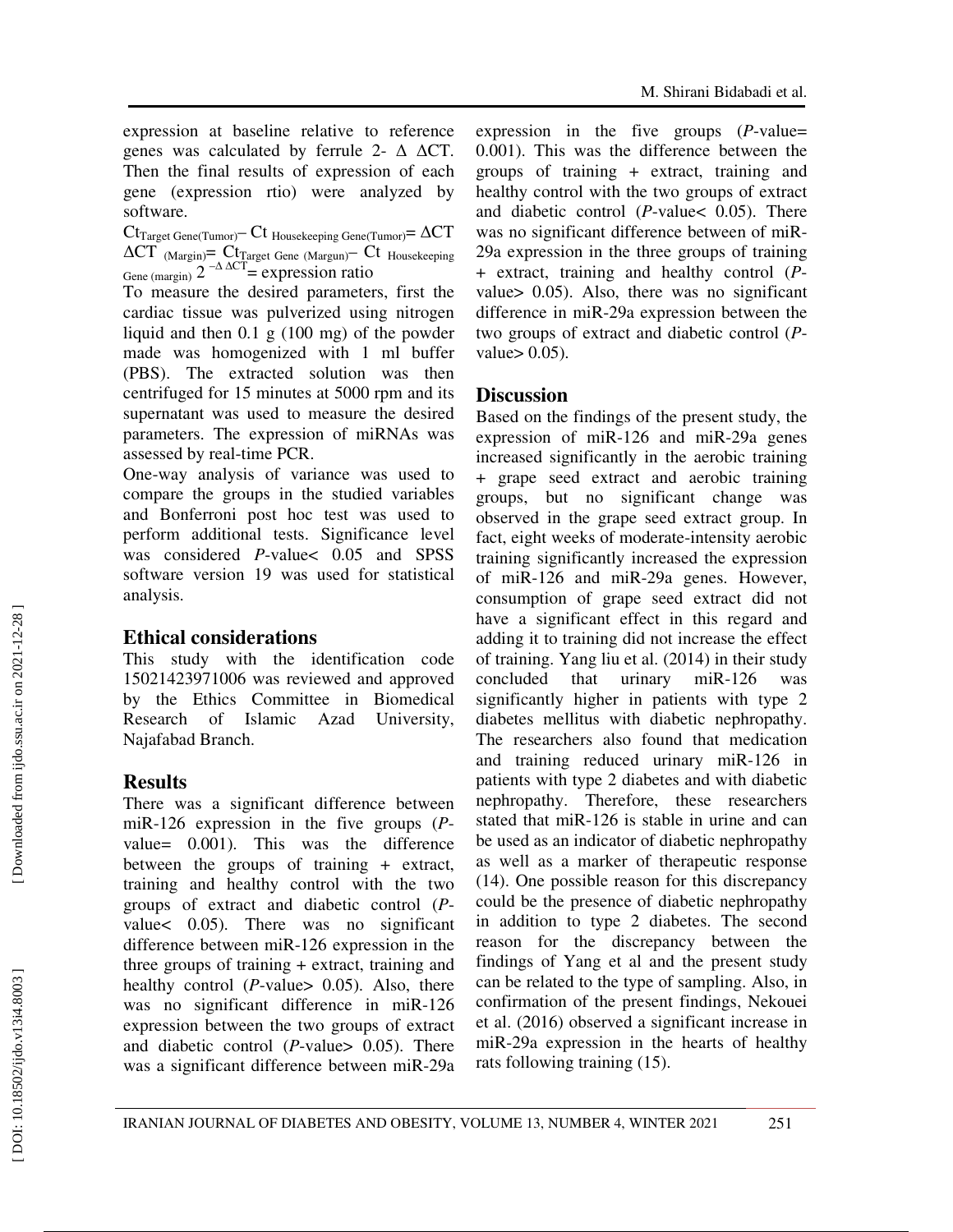| <b>Variables</b>                | $\sim$<br>Group               | Mean (±Std. Deviation) | F     | $P$ -value |
|---------------------------------|-------------------------------|------------------------|-------|------------|
| $m$ i R $-126$<br>(fold-change) | Diabetic / training + Extract | $1.53 \ (\pm 0.64)$    |       |            |
|                                 | Diabetic / training           | $1.39 \ (\pm 0.55)$    |       |            |
|                                 | Diabetic / Extract            | $0.57 (\pm 0.32)$      | 7.47  | $0.001*$   |
|                                 | Diabetic / Control            | $0.46 \ (\pm 0.40)$    |       |            |
|                                 | Healthy / Control             | $1.43 \ (\pm 0.65)$    |       |            |
| $m$ i R $-29a$<br>(fold-change) | Diabetic / training + Extract | $1.62 \ (\pm 0.50)$    |       |            |
|                                 | Diabetic / training           | $1.42 \ (\pm 0.45)$    |       |            |
|                                 | Diabetic / Extract            | $0.68 \ (\pm 0.47)$    | 10.71 | $0.001*$   |
|                                 | Diabetic / Control            | $0.51 (\pm 0.55)$      |       |            |
|                                 | Healthy / Control             | $1.70 \ (\pm 0.38)$    |       |            |

**Table1. Comparison of variables between five groups (ANOVA)**

\* Significantly at the level of  $P$ -value  $\leq 0.05$ 

| Table 2. Pair comparison between groups (Bonferroni post hoc test) |                                                     |            |  |  |
|--------------------------------------------------------------------|-----------------------------------------------------|------------|--|--|
| <b>Variables</b>                                                   | <b>Paired comparison</b>                            | $P$ -value |  |  |
|                                                                    | Diabetic / training + Extract - Diabetic / training |            |  |  |
|                                                                    | Diabetic / training + Extract - Diabetic / Extract  | $0.010*$   |  |  |
|                                                                    | Diabetic / training + Extract - Diabetic / Control  | $0.003*$   |  |  |
|                                                                    | Diabetic / training + Extract - Healthy / Control   |            |  |  |
| $miR-126$                                                          | Diabetic / training - Diabetic / Extract            | $0.038*$   |  |  |
|                                                                    | Diabetic / training - Diabetic / Control            | $0.013*$   |  |  |
|                                                                    | Diabetic / training - Healthy / Control             |            |  |  |
|                                                                    | Diabetic / Extract - Diabetic / Control             |            |  |  |
|                                                                    | Diabetic / Extract - Healthy / Control              | $0.027*$   |  |  |
|                                                                    | Diabetic / Control - Healthy / Control              | $0.003*$   |  |  |
|                                                                    | Diabetic / training + Extract - Diabetic / training |            |  |  |
|                                                                    | Diabetic / training + Extract - Diabetic / Extract  | $0.001*$   |  |  |
|                                                                    | Diabetic / training + Extract - Diabetic / Control  | $0.004*$   |  |  |
|                                                                    | Diabetic / training + Extract - Healthy / Control   |            |  |  |
| $miR-29a$                                                          | Diabetic / training - Diabetic / Extract            | $0.038*$   |  |  |
|                                                                    | Diabetic / training - Diabetic / Control            | $0.006*$   |  |  |
|                                                                    | Diabetic / training - Healthy / Control             |            |  |  |
|                                                                    | Diabetic / Extract - Diabetic / Control             |            |  |  |
|                                                                    | Diabetic / Extract - Healthy / Control              | $0.001*$   |  |  |
|                                                                    | Diabetic / Control - Healthy / Control              | $0.001*$   |  |  |
|                                                                    | * Significantly at the level of P-value $\leq 0.05$ |            |  |  |

However, we could not find a study that examined the effect of training on miR-29 in diabetic rats. The exact mechanism for regulating miR-29 in response to exercise stress is not yet fully understood; however, the results of various studies have shown that transforming growth factor-beta (TGF-β), which is the main regulator of fibrosis and a stimulator of many extracellular matrix genes, can suppress miR-29. On the other hand, exercise stress stimulates the secretion of brain natriuretic peptide (BNP) from cardiac myocytes, which counteracts the effect of TGF-β. BNP signaling from cardiac myocytes to fibroblasts appears to modulate miR-29 expression. Although miR-29 plays a key role in the control of cardiac fibrosis, it should be noted that there is no direct one-to-one relationship between miR-29 and collagen

levels. For example, a slight decrease in miR-29 expression after myocardial infarction leads to a 20-fold increase in collagen expression (16). Regarding grape seed extract, no research has been conducted to investigate its effect on the expression of miR-126 and miR-29a genes in diabetic rats. The results of Sanna et al. (2019) showed that treatment with grape seed proanthocyanidin extract (GSPE) and insulin altered the expression of apoptotic proteins in diabetic rats. Their findings identified GSPE as a type of insulin adjuvant therapy to reduce the complications of diabetes (17). The results of Irak et al. (2018) also indicated that when grape seed extract was given to diabetic rats, beneficial changes in histopathological changes occurred in the pancreas. Their final conclusion was that grape seed extract causes positive changes in the

252 IRANIAN JOURNAL OF DIABETES AND OBESITY, VOLUME 13, NUMBER 4, WINTER 2021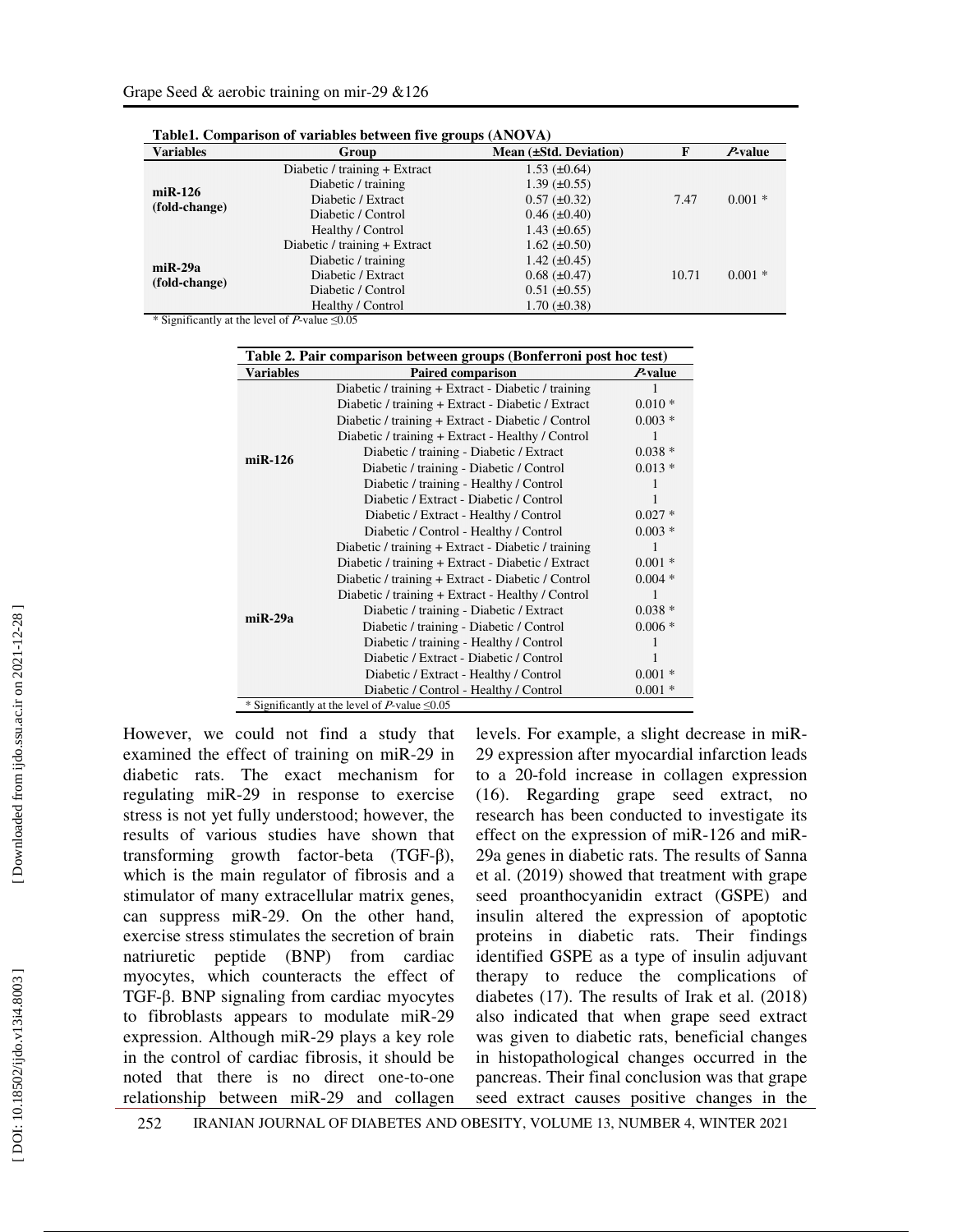function and structure of the pancreas and the structure of the islets of Langerhans (18). However, in the present study, no significant effect was observed for grape seed extract. It seems that in this regard, further research is needed by examining different doses of grape seed extract.

#### **Conclusions**

Eight weeks of moderate-intensity aerobic training may increase the expression of miR-126 and miR-29a in type 1 diabetic rats and can lead to improved cardiovascular function through possible improvements in heart structure and angiogenesis. Therefore, moderate-intensity aerobic training may be able to prevent cardiac disease caused by type 1 diabetes. However, the consumption of

# **References**

- 1. Raffort J, Hinault C, Dumortier O, Van Obberghen E. Circulating microRNAs and diabetes: potential applications in medical practice. Diabetologia. 2015;58(9):1978-92.
- 2. Kantharidis P, Wang B, Carew RM, Lan HY. Diabetes complications: the microRNA perspective. Diabetes. 2011;60(7):1832-7.
- 3. Winbanks CE, Ooi JY, Nguyen SS, McMullen JR, Bernardo BC. Micro RNA s differentially regulated in cardiac and skeletal muscle in health and disease: Potential drug targets?. Clinical and Experimental Pharmacology and Physiology. 2014;41(9):727-37.
- 4. Rawal S, Manning P, Katare R. Cardiovascular microRNAs: as modulators and diagnostic biomarkers of diabetic heart disease. Cardiovascular diabetology. 2014;13(1):1-24.
- 5. nD Jr DS, Fernandes T, Soci UP, Monteiro AW, Phillips MI, EM DO. Swimming training in rats increases cardiac MicroRNA-126 expression and angiogenesis. Medicine and science in sports and exercise. 2012;44(8):1453-62.
- 6. Gupta S, Das B, Sen S. Cardiac hypertrophy: mechanisms and therapeutic opportunities. Antioxidants & redox signaling. 2007;9(6):623-52.
- 7. Kriegel AJ, Liu Y, Fang Y, Ding X, Liang M. The miR-29 family: genomics, cell biology, and relevance to renal and cardiovascular injury. Physiological genomics. 2012;44(4):237-44.
- 8. Terauchi M, Horiguchi N, Kajiyama A, Akiyoshi M, Owa Y, Kato K, et al. Effects of grape seed proanthocyanidin extract on menopausal symptoms, body composition, and cardiovascular parameters in middle-aged women: a randomized, double-

grape seed extract could not have a significant effect, and adding it to training did not increase the effect of training. Moreover, because this is the first time such a study has been conducted, it is best to do more research before concluding.

#### **Acknowledgments**

The authors of this study express their gratitude to all the subjects who participated in the present study **.**

# **Conflict of Interest**

The authors of this article state that there is no conflict of interest **.**

blind, placebo-controlled pilot study. Menopause. 2014;21(9):990-6.

- 9. Ferrazzano GF, Amato I, Ingenito A, Zarrelli A, Pinto G, Pollio A. Plant polyphenols and their anti cariogenic properties: a review. Molecules. 2011;16(2):1486-507.
- 10. Saada HN, Said UZ, Meky NH, Azime AS. Grape seed extract Vitis vinifera protects against radiation ‐induced oxidative damage and metabolic disorders in rats. Phytotherapy Research: An International Journal Devoted to Pharmacological and Toxicological Evaluation of Natural Product Derivatives. 2009;23(3):434-8.
- 11. Bugger H, Abel ED. Rodent models of diabetic cardiomyopathy. Disease models & mechanisms. 2009;2(9-10):454-66.
- 12. Garekani ET, Mohebbi H, Kraemer RR, Fathi R. Exercise training intensity/volume affects plasma and tissue adiponectin concentrations in the male rat. Peptides. 2011;32(5):1008-12.
- 13. de Blanco EC. Review of Drugs of Natural Origin. A Treatise of Pharmacognosy. J. Nat. Prod. 2016;79:1707.
- 14. Liu Y, Gao G, Yang C, Zhou K, Shen B, Liang H, et al. Stability of miR-126 in urine and its potential as a biomarker for renal endothelial injury with diabetic nephropathy. International journal of endocrinology. 2014;2014.
- 15. Nekouei A, Kordi M, Choobineh S, Soleimani M, Shafiee A, Hadidi V. The Effect Of Eight Week Continuous Training On Expression Of Micrornas29 Mrna, In Healthy Male Rat's Cardiac Muscle. 2016;17(6):113-120.(in Persian)